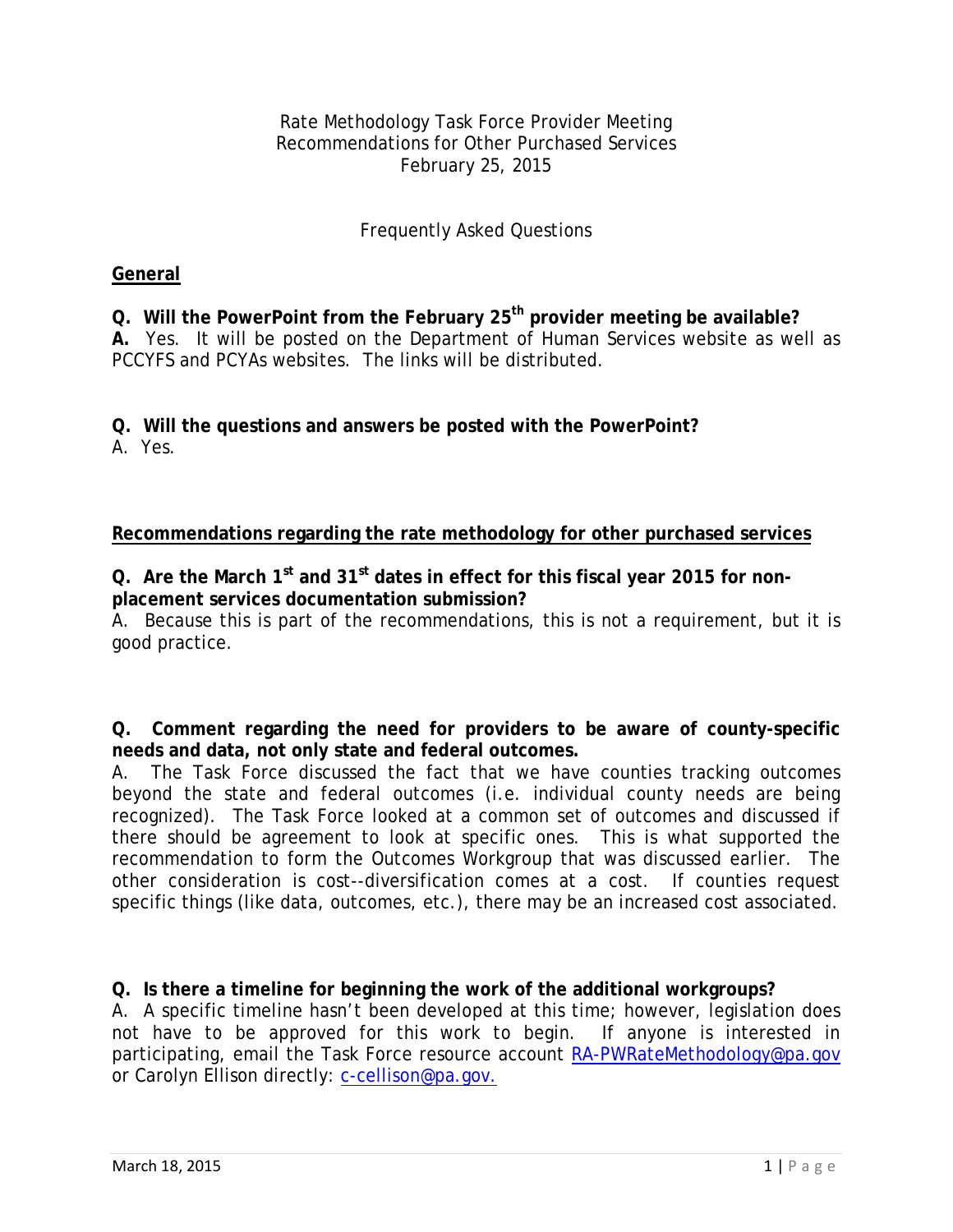**Q. How does the budget and the Needs-Based Plan and Budget interface?**

A. The provider's budget submission should be used when the county is preparing their Needs-Based Plan and Budget submission. At the public hearing, providers should be able to determine whether their requests for increases were relayed to the Department.

Follow-Up Q. When attending a public hearing, the county didn't reveal the budget part of the plan.

A. Some counties did not have their actual expenditures of the prior year completed by the time the budgets were submitted (August) and the public hearing was held. This is challenging. The county's budget request is based in part on prior year actual expenditures.

Elaine Kita: Northampton County did something different this year. Rather than having a public hearing, they had their hearing earlier so they could get input from the providers so they could indicate what they could provide and what they needed and wanted.

**Q. There was talk about a review of reasonable cost. Is this at a line item level or at the unit rate level?**

A. It can be at both levels. When the necessary detail is provided, there is value to review both at the line item level as well as a unit level. The counties agree.

**Q. I contract with providers for an hourly rate. To determine that rate, we have to divide the number of units to be delivered by the total cost. Was there any discussion about how to decide how to determine the number of units?**

A. The Task Force did not go down to this level. This is a conversation between the provider and the county. The rate methodology recommendations are not specific to program-funded programs.

**Q. Can you provide more information about program losses? If retained revenue could be capped at maybe 10%, how would the losses and the financial risk taken on by the provider be addressed? The concern is associated when there is a lack of referrals or utilization even if a program is implemented based on a direct request by a county.**

A. The Task Force recognized that additional conversations about retained revenue are needed but felt that a larger group needed to be pulled together to have a more robust conversation on this area. The providers assume the risk of providing a service as they incur costs and may not receive the anticipated number of referrals. There is recognition that providers have incurred losses. Volunteers to participate in this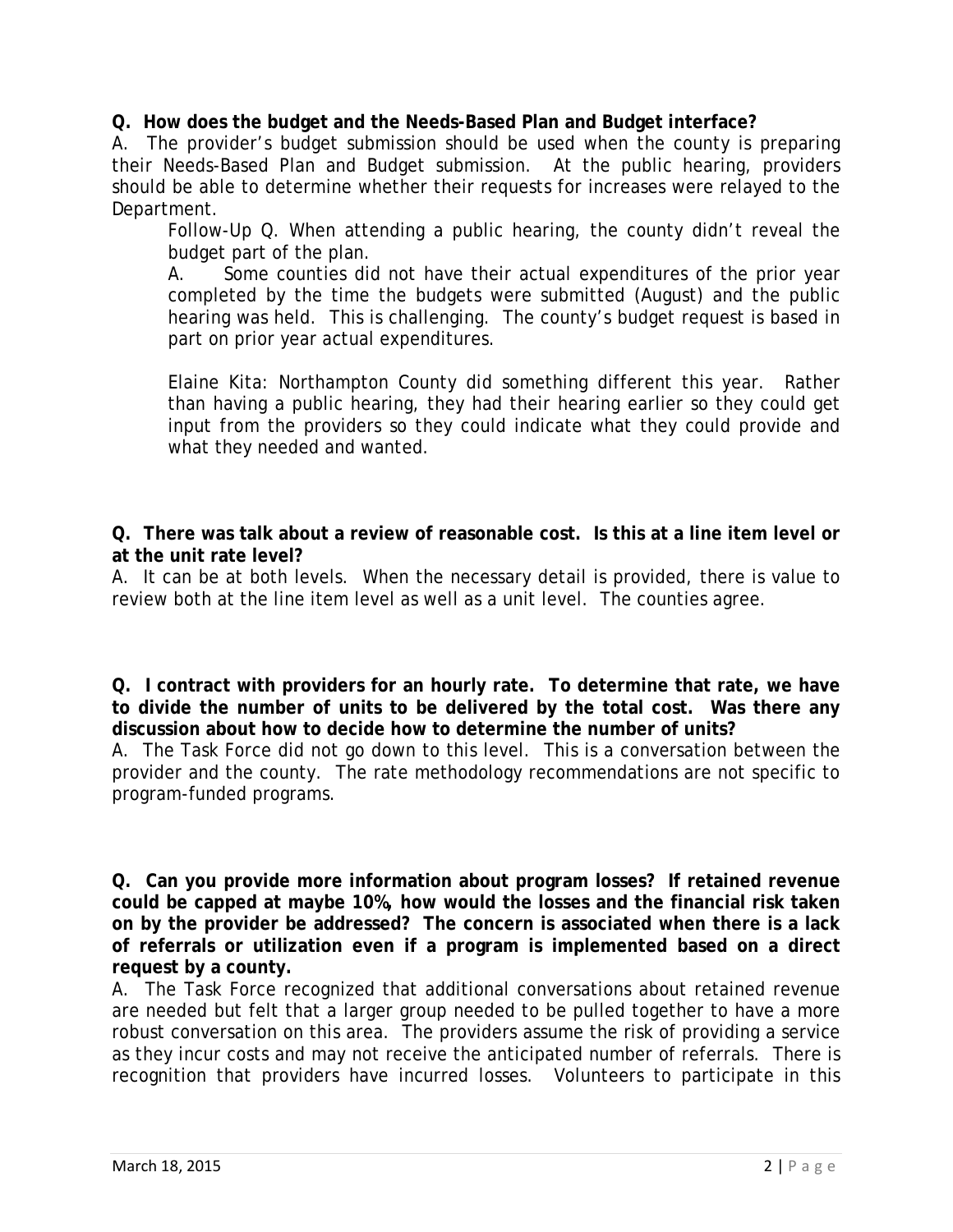discussion should contact the resource account: [RA-PWRateMethodology@pa.gov](mailto:RA-PWRateMethodology@pa.gov) or contact Carolyn Ellison directly: [c-cellison@pa.gov.](mailto:c-cellison@pa.gov)

**Q. Will OCYF accept requests from counties in this year's Needs-Based Plan and Budget for increased funding in SFY 2016-17 in expectation of increased costs for other purchased services?** 

A. OCYF already accepts requests for increased funding for other purchased services as long as justification is provided and it is not merely submitted as a COLA. The provider has to demonstrate their need to the county and provide data to support the increase in costs. This information is then relayed from the county to the state. Additionally, the county has to demonstrate the willingness of the county to contract at an increased rate.

Dan Evancho—It has already been the practice of the county to put the request forward for this. The justification is important.

**Q. Task Force participation provided a learning opportunity on the Needs-Based Plan and Budget process. Counties are entering information from providers in their Needs-Based Plan indicating that costs have been going up. The data show the actual costs of care and what the true costs of care are. Is there a mechanism in the NBPB that we may not be taking advantage of to show these increases in services that are ongoing? What can we do right now to take advantage of this?** A. Northampton County includes their providers in preparation for the Needs-Based Plan and Budget process. Providers can open the conversation now. Counties are looking at their providers and their data trends, and determining what justification they need to provide to the Department to support their Needs-Based request. The

Dan Evancho—What Allegheny County realized is the power and the potential of the Needs-Based process and how they had not been taking advantage of what it can potentially provide. It is what you put into it—using a cost report, data on certain items—service necessity, data, etc.; providers' requests will be represented to the state through the county with the documentation.

process is very data-driven. This helps justify the request.

Gloria Gilligan—If that information comes to the state, the state asks for the counties commitment to increase the rates to the provider.

Roseann Perry—(Her office reviews the Needs-Based submissions). Part of the review process is through September and October and there is communication with the county. There is discussion in regards to the county commitment to fund the increases and to contract for those increases. Her office is measuring and looking at the contract commitments.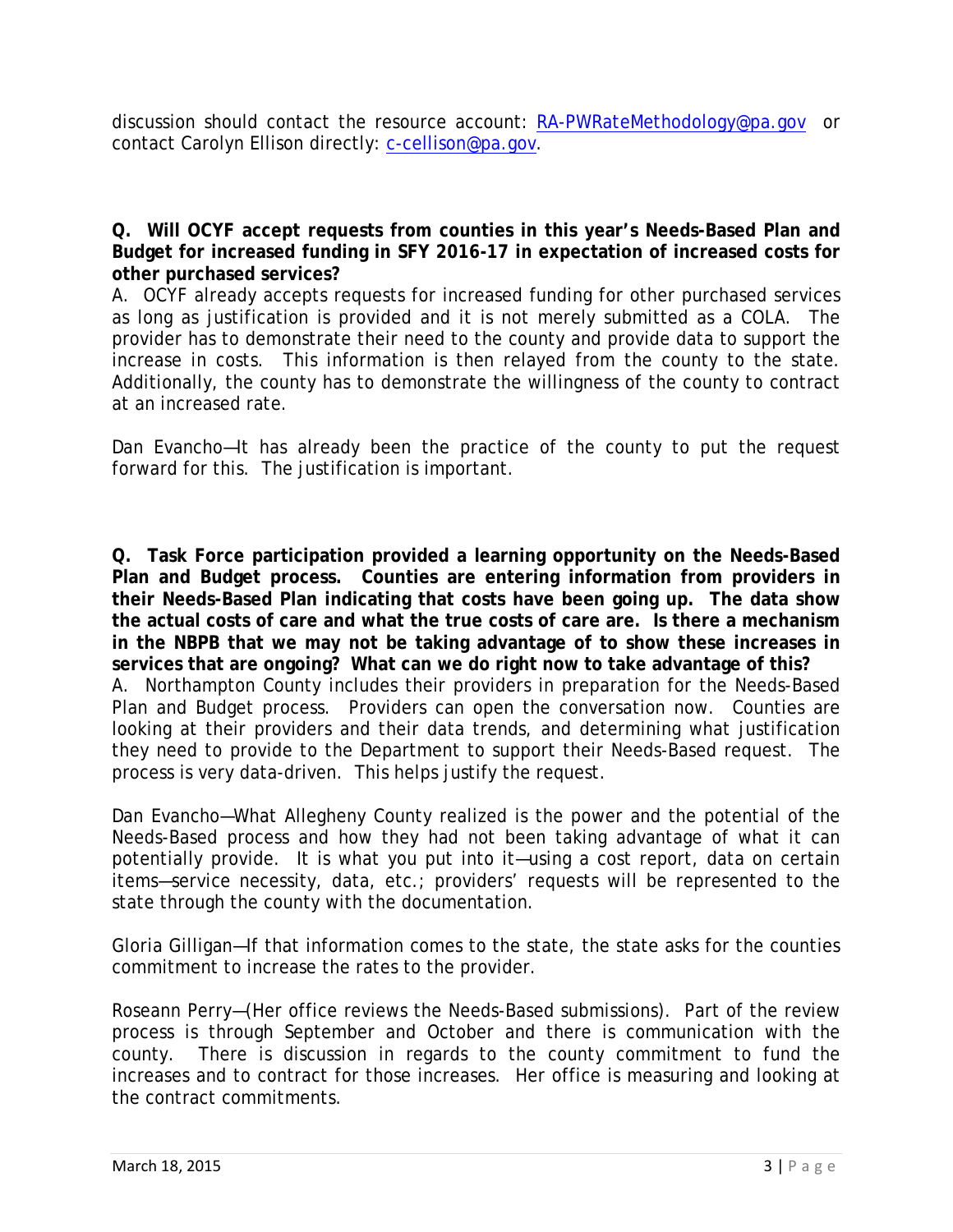**Q. There is indication that kids are being under-serviced in those SPEP pilot counties that are being reviewed. Will this (duration and dosage of the service) be taken into consideration as rates are being negotiated?**

A. Keith Snyder had contacted the Department about this. They discussed SPEP and a dosage increase consideration. Bob Stanzione, part of the Task Force and also the SPEP pilot, provided information to the Task Force. More specific conversation will occur on this topic. If the documentation can support an increase in dosage, we can look at this. Additional clarity will be provided going forward.

#### **Q. 55 Pa. Code § 3170.84(a)(2) offers the county the ability to negotiate and set rates by bid or rate of service. If you are looking for bids between a certain rate range, how are you looking at this?**

A. The provider has the option to respond to an RFP. This should also be connected to the conversation around quality and outcomes. The bottom line is that this is a negotiation. If the county reduces the rate without addressing the actual costs of the service, it's up to the provider to determine if they are willing to negotiate. Counties should define what they want, and define the deliverables and understand that expectations have costs associated; i.e., quality outcomes come at a cost. This is a risk to the provider and comes down to the ability of the provider to deliver the service. Providers know they will be held accountable and outliers in the field will possibly be eliminated. The private provider community is creative in providing services.

Cathy Utz—we are not asking legislatively or administratively for a similar packet submission as we do for placement services. Through the Needs-Based Plan and Budget submission, the county will justify the rate they are negotiating with the provider.

**Q. The Task Force stressed the ability of the providers to negotiate with the counties. Many of the contracts have language that indicates they cannot negotiate a different rate.** 

A. The Department approved the waiver request of **55 Pa. Code § 3170.84(a)(2). There is no state requirement in effect.** This is a point of education and documentation—the waiver was distributed last year (March 21, 2014).

**Transition year plan for FY 15/16 regarding review of out-of-home placement providers pre-contractual budget documentation** 

**Q. Knowing it takes time for providers to compile fiscal documentation and that legislative authority for a continuing contract review process in SFY 2015-16 may**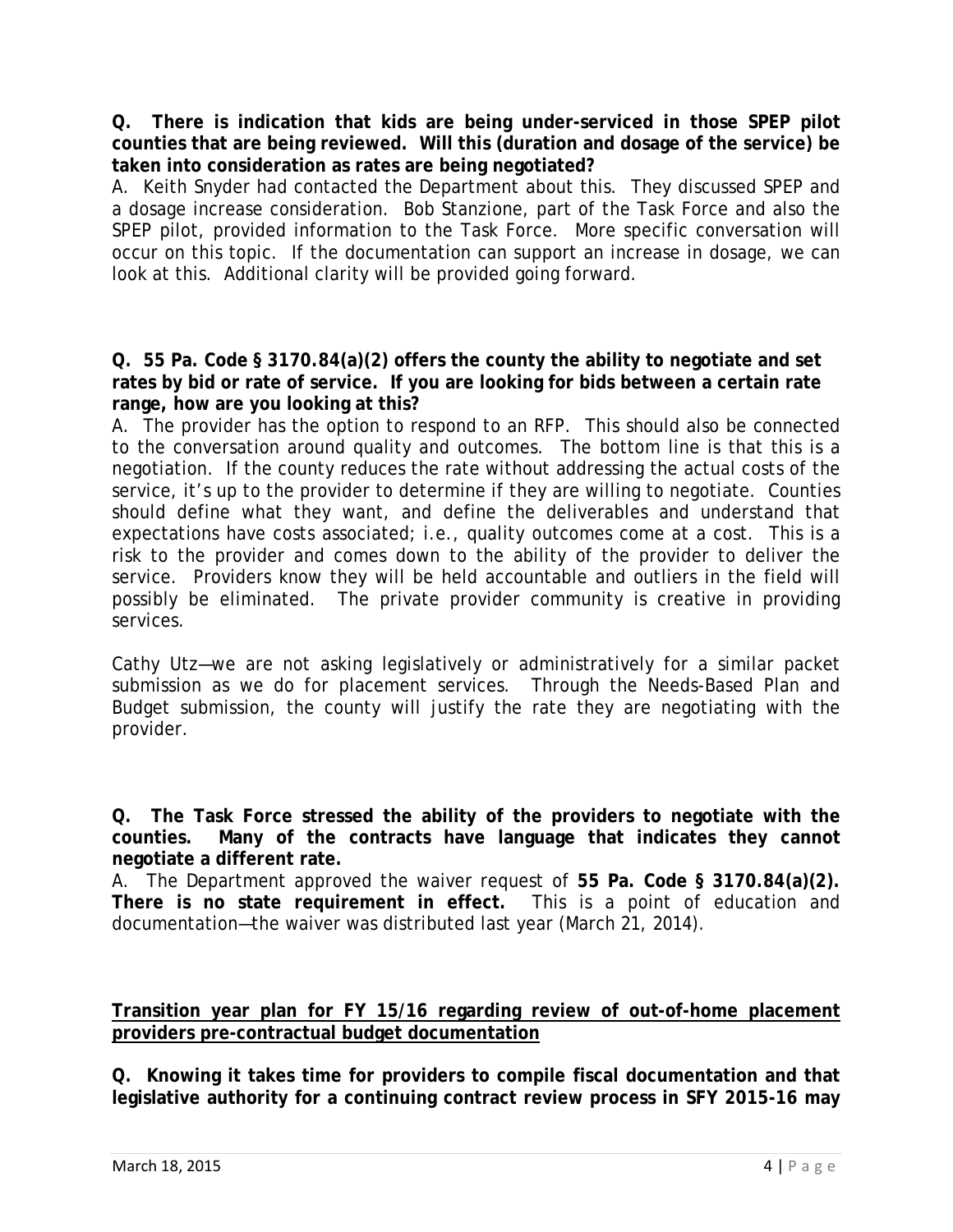**not be granted until July, if a provider voluntarily wanted to submit information to OCYF for review for SFY 2015-16 could they do so at this point in time**? A. Absolutely, providers can do this voluntarily.

## **Q. Is a Time Study template available?**

A. There is a template being used by the providers participating in the time study pilot. If you are interested in volunteering in the pilot, email the resource account: [RA-OCYFContracts@pa.gov.](mailto:RA-OCYFContracts@pa.gov)

**Q. Can we contract with providers in SFY 2015-16 at the SFY 2014-15 rates until their SFY 2015-16 packets are approved? If so, are we required to go retroactive to July 1st or is this up to the county?**

A. This has always been an accepted practice from a state perspective as long as it adheres to the county's policies and practices. There is no state requirement regarding this.

**Q. If a provider chooses to voluntarily submit pre-contractual budget documentation for a review of allowable costs in SFY 2015-16, what packets should be used?**

A. If a provider completed a budget packet for SFY 2013-14 or SFY 2014-15, the same forms can be utilized. For those providers who have not submitted a packet since SFY 2012-13, the forms have changed and providers should contact the resource account: [RA-OCYFContracts@pa.gov.](mailto:RA-OCYFContracts@pa.gov)

**Q. If a county contacts the provider and indicates they will not support any rate increases, what options does the provider have to request an increase in rate?** 

A. The packet includes the actual and projected costs of the provider. If a provider determines that the previous contracted rate does not allow them to meet the county's program service needs, the provider can request an increase in the rate and use the packet to support the request. If the county will not negotiate an increased rate for whatever reason, the provider can always respond by asking what services the county is willing to remove from the contract, as the same level of service cannot be provided at the current rate. Keep in mind that if the maximum federal and state participation levels determined through the review of the packet increase, it does not automatically mean that the county will negotiate an increased contract rate.